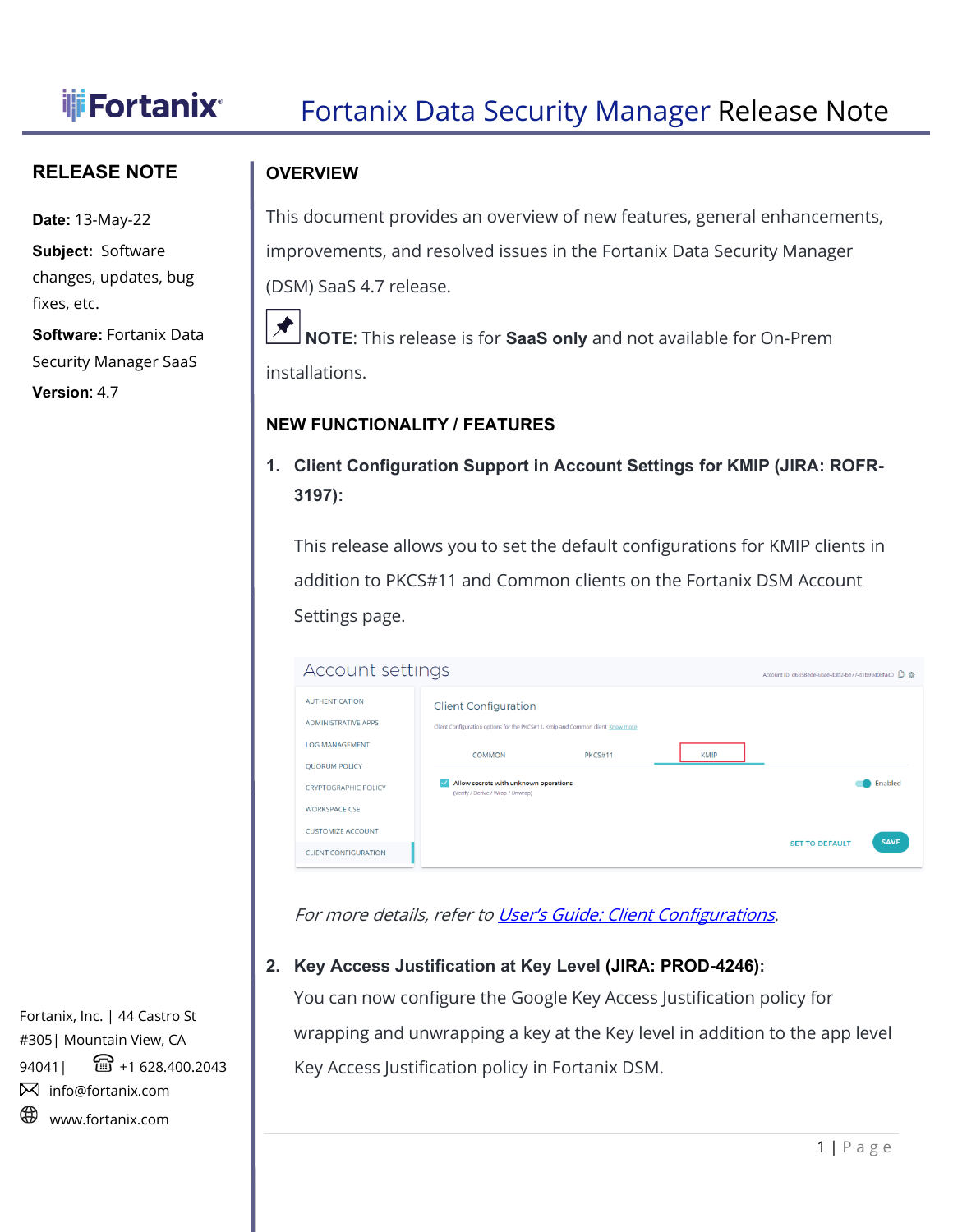# **iff Fortanix** Fortanix Data Security Manager Release Note

### **RELEASE NOTE**

**Date:** 13-May-22 **Subject:** Software

changes, updates, bug fixes, etc.

**Software:** Fortanix Data Security Manager SaaS

**Version**: 4.7



For more details refer to User's Guide: Fortanix DSM with Google Cloud EKM [Interface.](https://support.fortanix.com/hc/en-us/articles/360030816111-Using-Fortanix-Data-Security-Manager-with-Google-Cloud-EKM-Interface#4-9-add-key-access-justification-policy-for-an-existing-key-optional--0-13)

### **3. Searchable Custom Attributes (API) (JIRA: PROD-2948):**

This release adds API support to: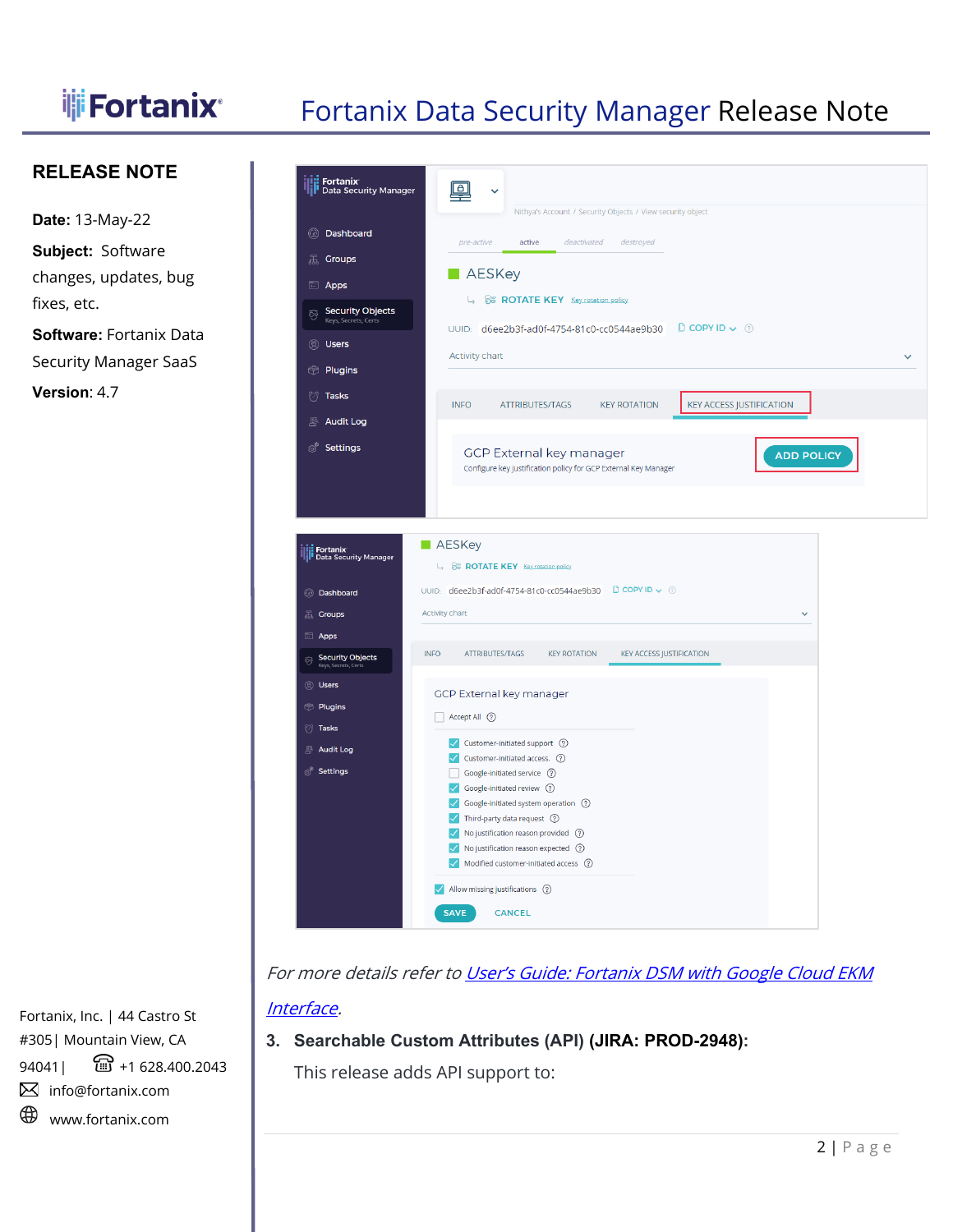I

# **Fortanix** Fortanix Data Security Manager Release Note

### **RELEASE NOTE**

**Date:** 13-May-22

**Subject:** Software changes, updates, bug fixes, etc.

**Software:** Fortanix Data Security Manager SaaS

**Version**: 4.7

- Add commonly used custom metadata keys and store them in the Fortanix DSM account.
- Allow the custom metadata keys to be searchable in the Security Objects table.

### **ENHANCEMENTS TO EXISTING FEATURES**

- **1. Reuse TLS connections to AWS for AWS IAM authentication method (JIRA: ROQA-1211)**.
- **2. Updates to key encryption modes (JIRA: ROFR-3179)**:
	- a. Updated the label "Mode" to "Cipher mode" for key encryption modes when exporting an encrypted key.
	- b. Updated the text for the three encryption modes to ECB, KWP, and KW.

| <b>EXPORT KEY</b>              |                                                          | $\times$ |
|--------------------------------|----------------------------------------------------------|----------|
| Export<br>AES1                 |                                                          |          |
| <b>AS COMPONENT</b><br>∩       | AS ENCRYPTED KEY MATERIAL<br>$\odot$<br>Learn more       |          |
| Select Wrapping Key            | Security Objects with WrapKey permission are listed here |          |
| Enter KID or SO Name or Select |                                                          |          |
| Cipher mode                    |                                                          |          |
| ◉<br>ECB                       |                                                          |          |
| <b>KWP</b>                     |                                                          |          |
| <b>KW</b>                      |                                                          |          |
|                                |                                                          |          |
| <b>CANCEL</b>                  | <b>SUBMIT EXPORT REQUEST</b>                             |          |

- **3. Disabled AWS KMS HSM in UI (JIRA: ROFR-3167)**.
- **4. Renamed "Google Stackdriver" to "Google Cloud's operations suite" for External Log Management integration (JIRA: ROFR-3164)**.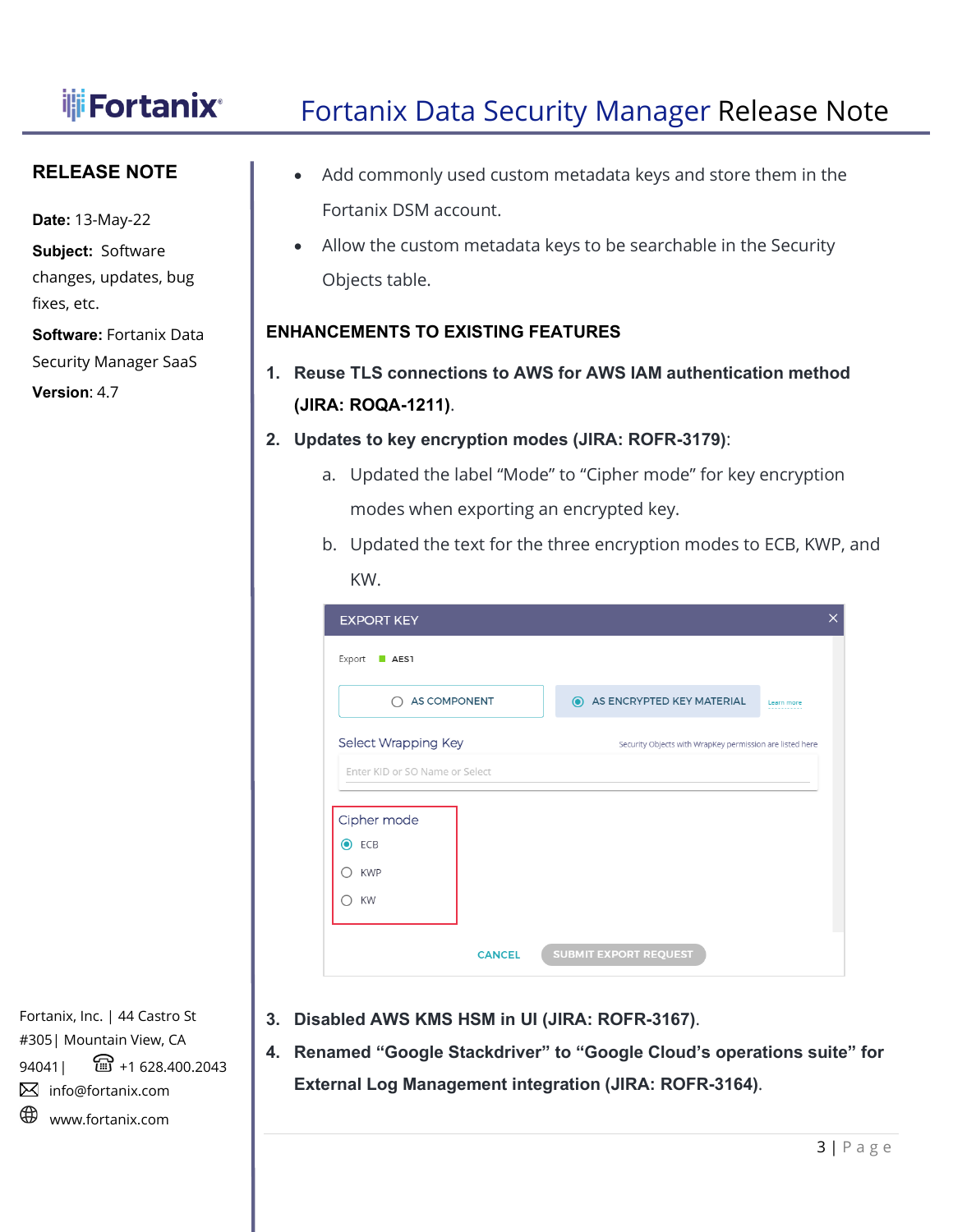# **if** Fortanix<sup>®</sup> Fortanix Data Security Manager Release Note

### **RELEASE NOTE**

**Date:** 13-May-22

**Subject:** Software changes, updates, bug fixes, etc.

**Software:** Fortanix Data Security Manager SaaS

**Version**: 4.7

I **5. Updated the label "Seed" to "SEED" in the key create/import flow (JIRA: ROFR-3159)**.

## **OTHER IMPROVEMENTS**

- **1. Added consistency quorum to all the cqlsh insert/update commands (JIRA: PROD-4547):**
- **2. Cassandra tunable values can now be configured by environment variables in the Kubernetes chart (JIRA: DEVOPS-2565)**.
- **3. Enabled randomized layout of virtual address space (JIRA: DEVOPS-2504)**.
- **4. Disabled network related Kernel runtime parameters for hosts and routers (JIRA: DEVOPS-2499)**.
- **5. Added support for SecretData for KMIP client (JIRA: PROD-4365)**.
- **6. Created Log Aggregator plugin for Cloudtrail and DSM logs (JIRA: PROD-4208)**.
- **7. Improvements in the repair of the session table (JIRA: DEVOPS-1442)**.
- **8. Set Interactive session timeout (JIRA: DEVOPS-2497)**.

## **BUG FIXES**

- **1.** Fixed an issue where the API key of an app cannot be viewed from the UI after quorum approval (**JIRA: ROFR-3176**).
- **2.** Fixed an issue where IP whitelisting does not work for IPV4 (**JIRA: PROD-4565**).
- **3.** Fixed an issue where the "Download CSV" button in the SysAdmin "Accounts" page does not generate any data (**JIRA: ROFR-3175**).
- **4.** Fixed an issue where the "**Add Security Object**" button was enabled in the "**Security Objects**" tab in the detailed view of an app, user, and plugin (**JIRA: ROFR-3171**).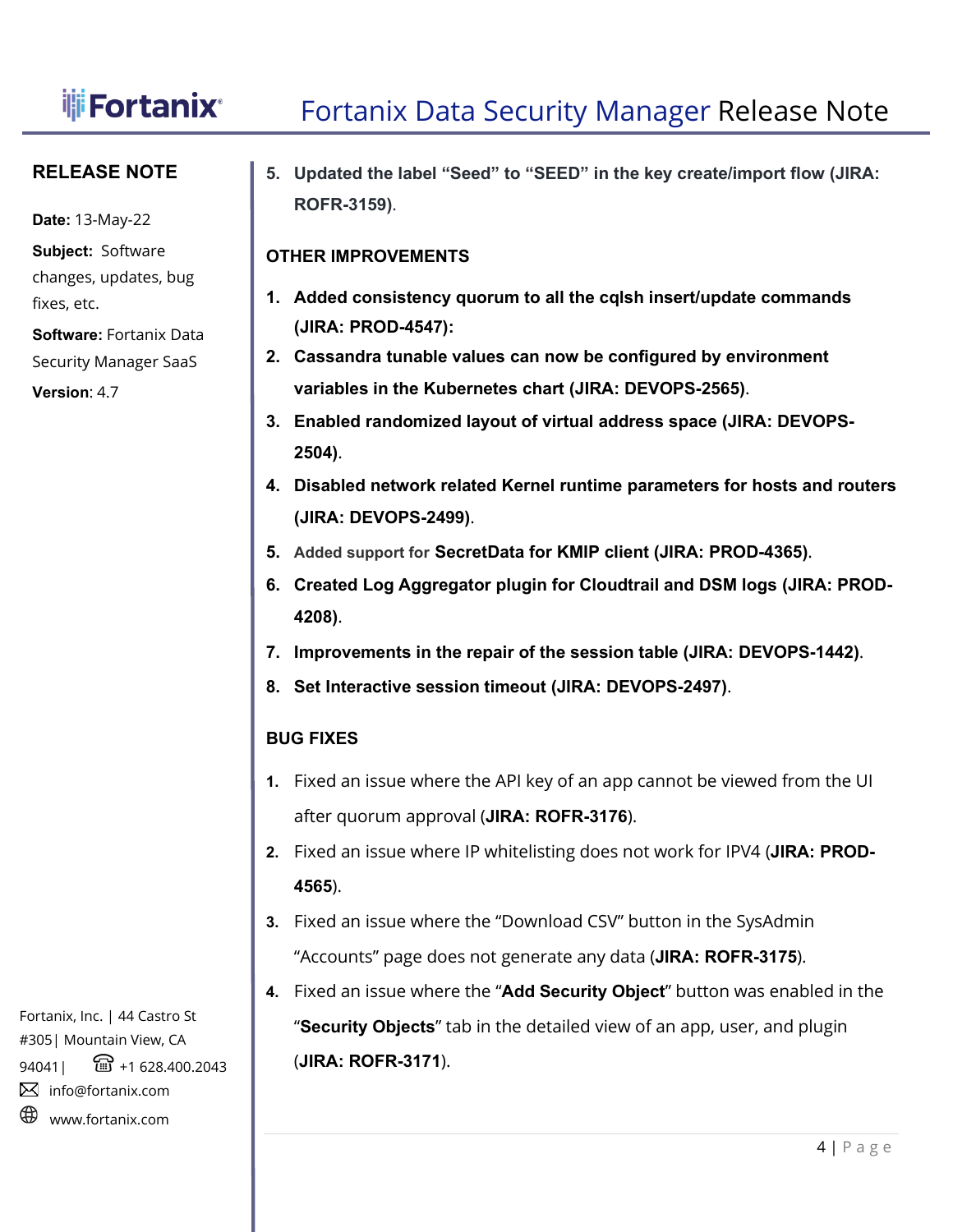# **Fortanix** Fortanix Data Security Manager Release Note

### **RELEASE NOTE**

I

**Date:** 13-May-22

**Subject:** Software changes, updates, bug fixes, etc.

**Software:** Fortanix Data Security Manager SaaS

**Version**: 4.7

**5.** Fixed an issue where the log level of audit logs could not be set to show only the log of level - warnings, errors, and critical. (**JIRA: ROFR-3165**).

- **6.** Fixed an issue where the user was unable to select a region for AWS KMS-HSM service (**JIRA: ROFR-3158**).
- **7.** Fixed an issue where the audit log for administrative apps displayed the log of a previous administrative app when accessed (**JIRA: ROFR-3155**).
- **8.** Fixed Google Workspace CSE invalid API path issue (**JIRA: PROD-4491**).
- **9.** Fixed an issue that the error pages returned by Fortanix DSM had incorrect content type set making these pages potentially vulnerable to reflected cross site scripting attacks (**JIRA: PROD-4461**).
- 10. Fixed an issue where the PKCS#11 properties C GetMechanismList, C GetMechanismInfo does not report all the supported mechanisms (**JIRA: PROD-4458**).
- **11.** Fixed an issue where some accounts are disabled for selection in the "**Accounts**" drop down when a user tries to access them (**JIRA: ROFR-3078**).
- **12.** Fixed panic when downgrading from Fortanix DSM version 4.6 to 4.3 patch (**JIRA: PROD-4512**).
- **13.** Fixed an issue where a user was unable to rotate an AWS key containing aliases (**JIRA: PROD-4492**).
- **14.** Fixed an issue where the "Delete selected" and "Destroy selected" options for an AWS/Azure key were enabled in the Security Objects table view (**JIRA: ROFR-3146**).
- **15.** Fixed the select account failure due to a backward compatibility issue caused by the HSM Gateway config (**JIRA: PROD-4482**).
- **16.** Fixed an issue where a user with the "Auditor" role should not be able to see the "**Delete selected**" , "**Destroy selected**", **Enable logging**", and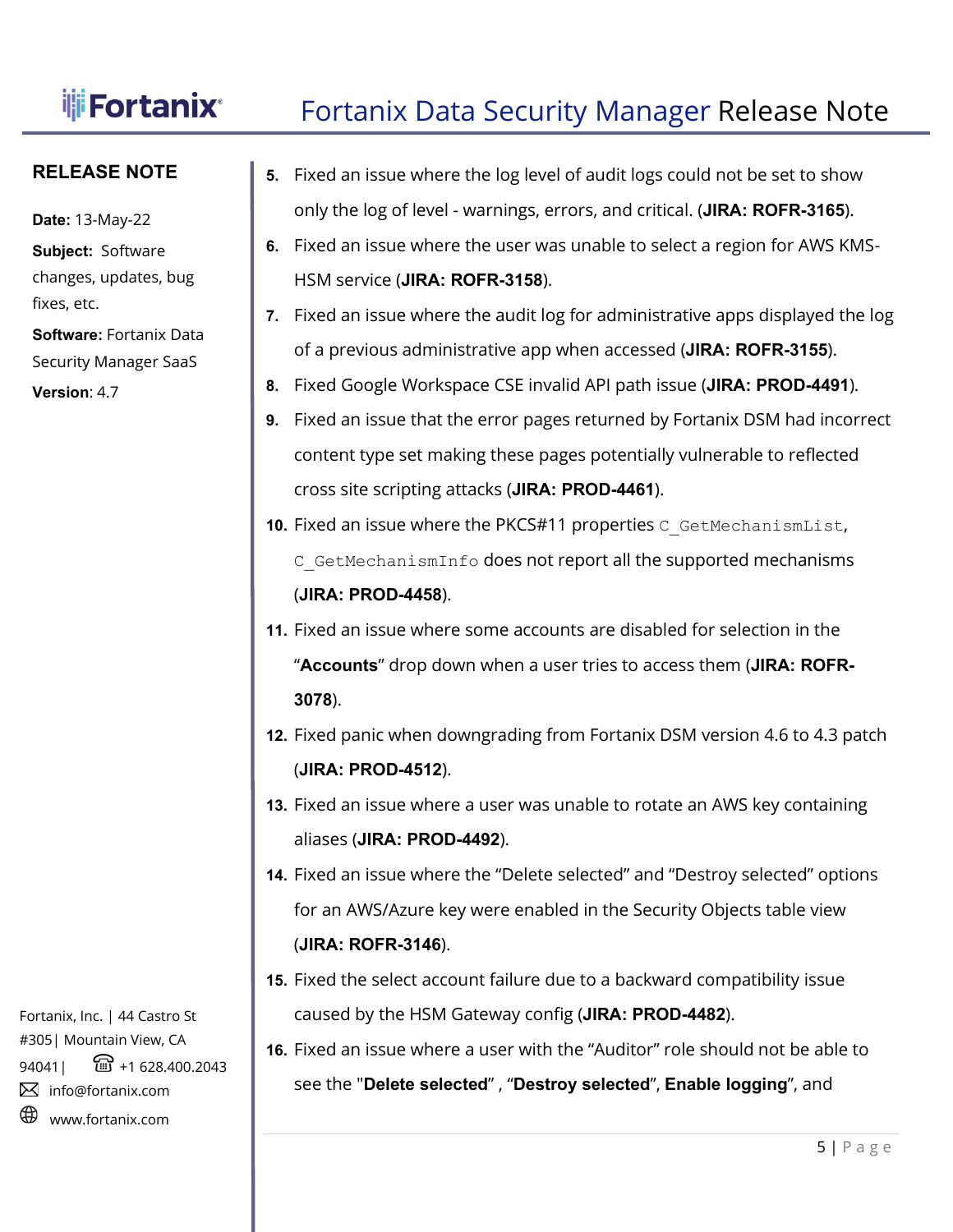I

# **Fortanix** Fortanix Data Security Manager Release Note

### **RELEASE NOTE**

**Date:** 13-May-22

**Subject:** Software changes, updates, bug fixes, etc.

**Software:** Fortanix Data Security Manager SaaS

**Version**: 4.7

"**Disable logging**" options when a security object is selected (**JIRA: ROFR-3144**).

- **17.** Fixed an issue where the user should not be allowed to create a security object in the KMIP easy wizard integration flow in Fortanix DSM SaaS (**JIRA: ROFR-3143**).
- **18.** Fixed an issue where the "**Add Security Object**" button was missing in the "**Security Objects**" tab in the detailed view of a group (**JIRA: ROFR-3142**).
- **19.** Fixed an issue where the pod subnet IPs are not masked in the audit log (**JIRA: PROD-4474**).
- **20.** Fixed an issue where some of the easy wizard integrations get disabled on "Tokenization and allow more plugins" checks in Fortanix DSM SaaS (**JIRA: ROFR-3139**).
- **21.** Fixed an issue where users were able to create a Cohesity instance with a blank certificate (**JIRA: ROFR-3138**).
- **22.** Fixed an issue where the users were unable to rotate an AES 256 key to a Fortanix DSM key in the Azure Managed HSM workflow (**JIRA: ROFR-3135**).
- **23.** Fixed an issue where the account name with "underscore" is replaced with a "space" on the Accounts page (**JIRA: ROFR-3123**).
- **24.** Fixed an issue where the "Delete key material" operation causes a 500 internal server error (**JIRA: PROD-4431**).
- **25.** Fixed an issue where the "Know More" link in the "Client Configurations" settings page does not go to the correct documentation page (**JIRA: ROFR-3095**).
- **26.** Fixed an issue where one of the sdkms-ui pod is in ImagePullBackoff state during an upgrade (**JIRA: DEVOPS-2207**).
- **27.** Fixed an issue where the Fortanix DSM logo was of inappropriate size on the System Administration page (**JIRA: ROFR-2961**).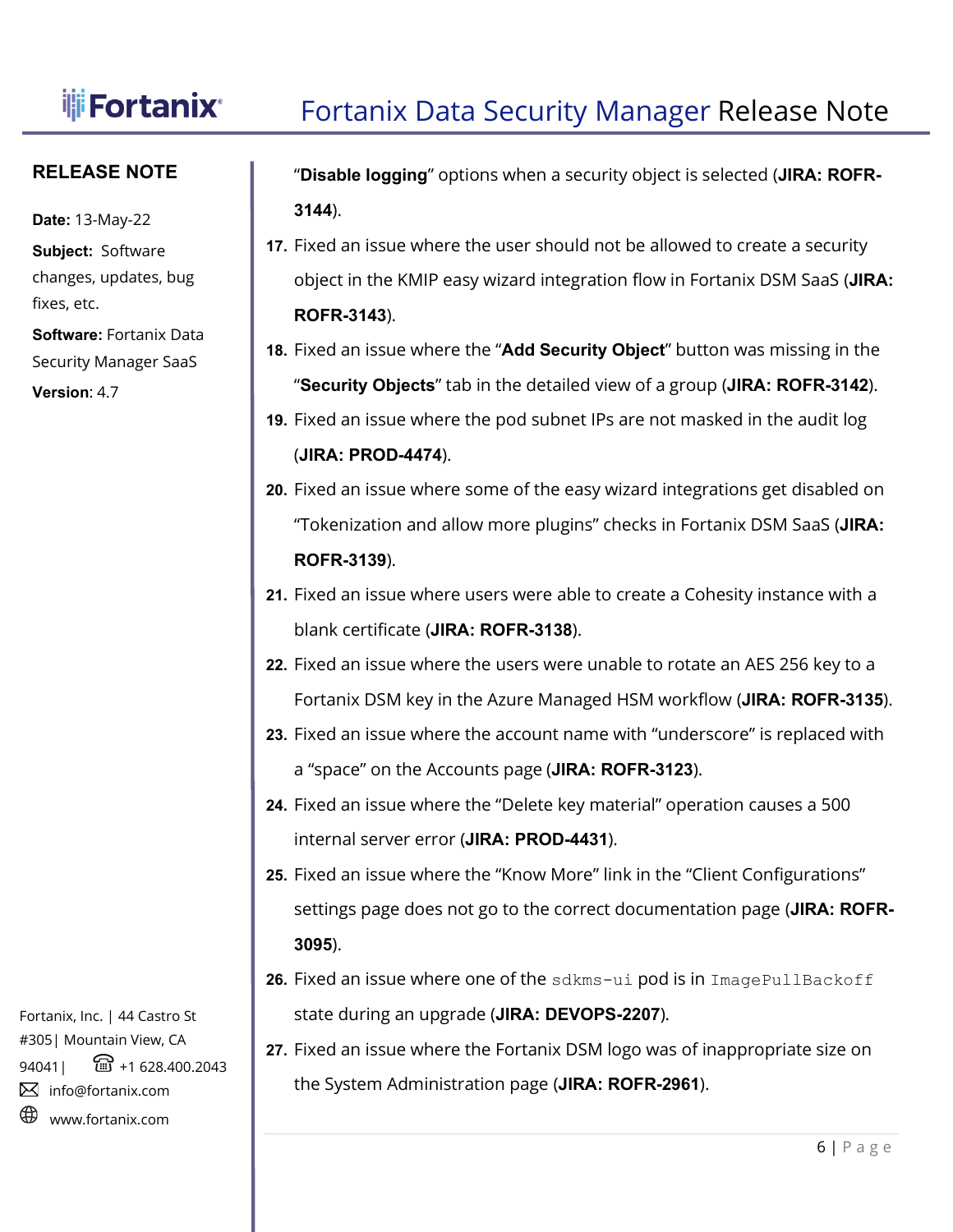# **if** Fortanix<sup>®</sup> Fortanix Data Security Manager Release Note

## **RELEASE NOTE**

**Date:** 13-May-22

**Subject:** Software changes, updates, bug fixes, etc.

**Software:** Fortanix Data Security Manager SaaS

**Version**: 4.7

**28.** Fixed an issue where the deploy command returns an error on execution (**JIRA: DEVOPS-1012**).

## **QUALITY ENHANCEMENTS / UPDATES**

• Patched Ubuntu OS packages. **(JIRA: DEVOPS-2607)**.

# **SECURITY FIXES**

I

- Enforced the usage of pam\_wheel for su authentication **(JIRA: DEVOPS-2496)**.
- Fixed a disabled Subresource Integrity (SRI) (**JIRA: PROD-4516**).
- Fixed a bug where essential validation checks were missing when allocating and processing FifoDescriptor **(JIRA: PLAT-896)**. In a scenario where an attacker has complete control of the address space, an attacker could leverage these missing checks to rewrite the stack pointer outside of the enclave into an attacker-crafted stack. By utilizing ROP the attacker could execute arbitrary code and leak anything accessible by the enclave.

## **KNOWN ISSUES**

- An account could be lost if account tables are inconsistent between nodes. Make sure a backup is successful before proceeding with ANY upgrade **(JIRA: PROD-4234)**.
- When a node is removed from a 3-node cluster with build 4.2.2087, and the 2-node cluster is upgraded with build 4.3.xxxx, it is possible that the deploy job is exited and marked completed before cluster upgrade (**JIRA: DEVOPS-2068**).

Workaround: If all the pods are healthy, you can deploy the version again.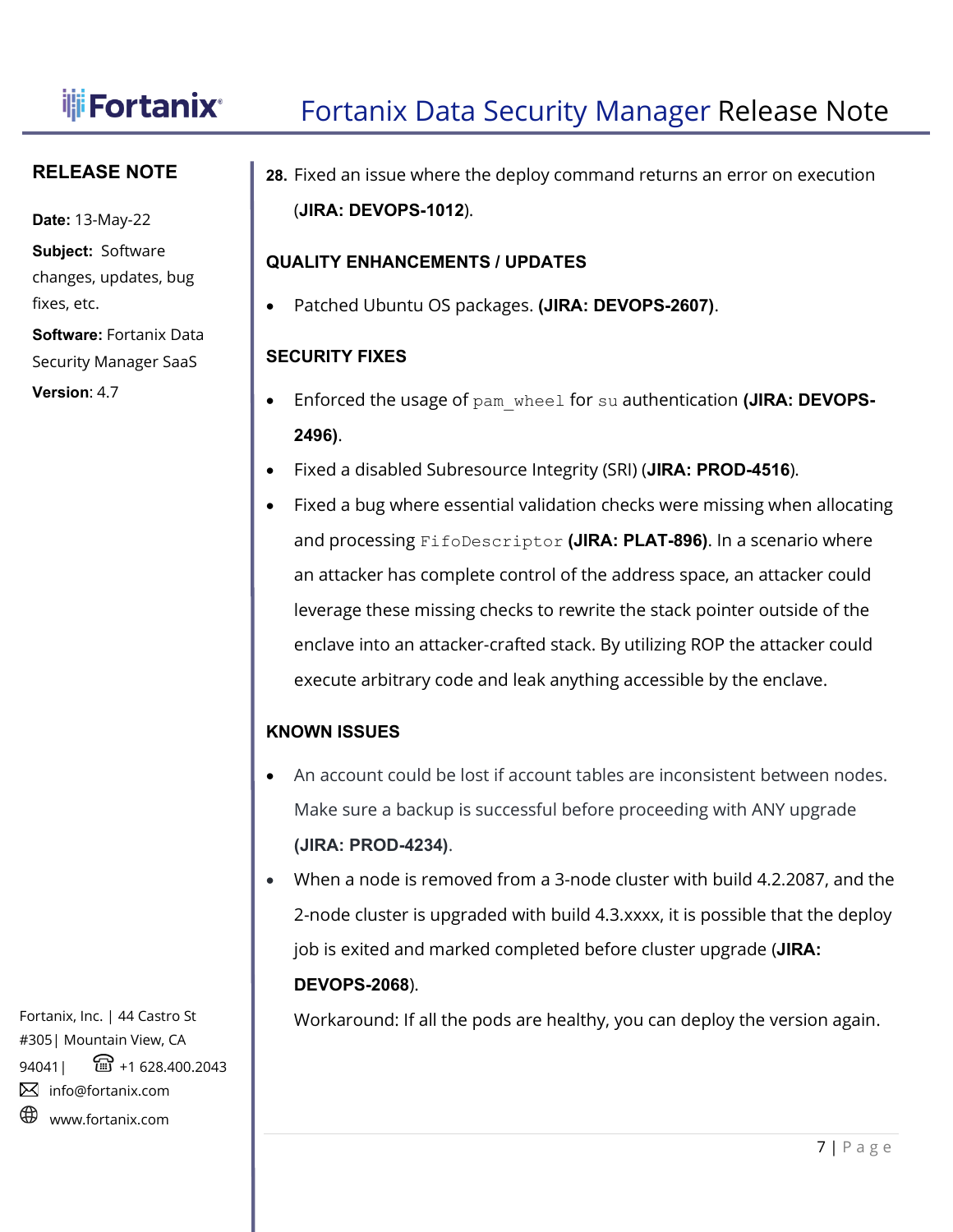# **Fortanix** Fortanix Data Security Manager Release Note

### **RELEASE NOTE**

**Date:** 13-May-22 **Subject:** Software

changes, updates, bug fixes, etc.

**Software:** Fortanix Data Security Manager SaaS

**Version**: 4.7

- The sync key API returns a "400 status code and response error" due to the short-term access token expiry during the sync key operation of a group linked to AWS KMS (**JIRA: PROD-3903**).
- exclude does not work in the proxy config for operations such as attestation (**JIRA: PROD: 3311**).

### **BEST PRACTICES**

I

Because our quality assurance process includes continuous security testing, Fortanix recommends keeping all Fortanix products updated with the latest releases as soon as possible. As an overall strategy to reduce risk exposure, customers are encouraged to follow best practices, which include:

- Always keep the product version up to date.
- Only issue accounts to trusted administrators.
- Utilize strong passwords.
- Monitor logs.
- Restrict physical access to the appliance to trusted administrators.
- Create two System Administrator accounts.
- Enable daily backups for the cluster.

## **SUPPORT**

For any questions regarding this release note, please contact [support@fortanix.com](mailto:support@fortanix.com)

## **DISCLAIMERS**

Fortanix and the Fortanix logo are registered trademarks of Fortanix, Inc. in the United States and other countries. All other trademarks are the property of their respective owners.